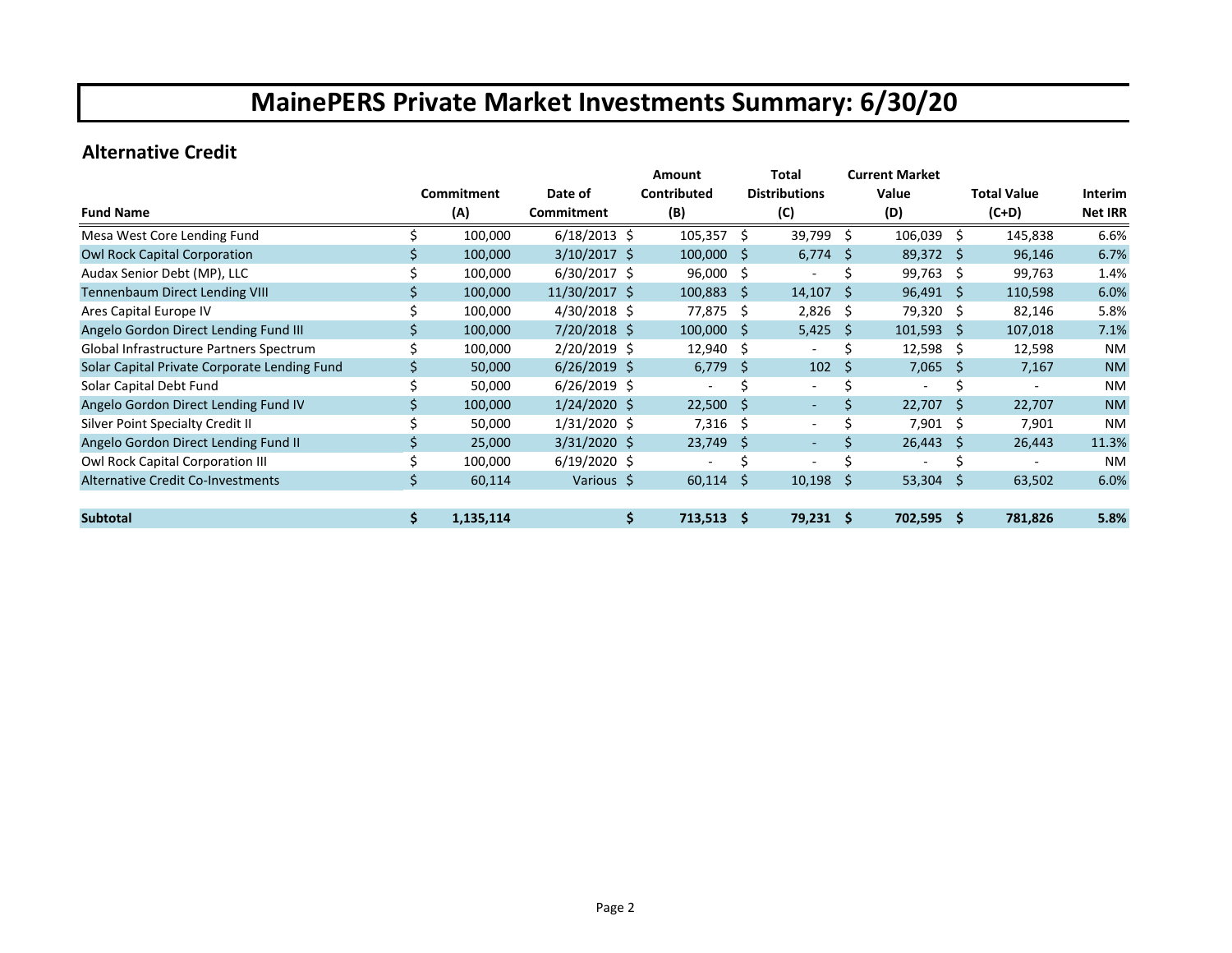#### **Infrastructure**

|                                                |         |            |                | <b>Amount</b> |                | <b>Total</b>        |                      | <b>Current Market</b> |                |                     |                    |                |
|------------------------------------------------|---------|------------|----------------|---------------|----------------|---------------------|----------------------|-----------------------|----------------|---------------------|--------------------|----------------|
|                                                |         | Commitment | Date of        |               | Contributed    |                     | <b>Distributions</b> |                       | Value          |                     | <b>Total Value</b> | Interim        |
| <b>Fund Name</b>                               |         | (A)        | Commitment     |               | (B)            |                     | (C)                  |                       | (D)            |                     | $(C+D)$            | <b>Net IRR</b> |
| Carlyle Infrastructure Partners                | \$      | 50,000     | 11/2/2007 \$   |               | 57,366 \$      |                     | 64,289 \$            |                       | 574 \$         |                     | 64,863             | 2.5%           |
| <b>Global Infrastructure Partners</b>          | \$      | 75,000     | 3/31/2008 \$   |               | 101,173        | $\ddot{\mathsf{s}}$ | 205,062 \$           |                       | 757            | $\ddot{\mathsf{s}}$ | 205,819            | 17.3%          |
| Alinda Infrastructure Fund II                  | \$      | 50,000     | 9/17/2009 \$   |               | 67,453         | -\$                 | $61,540$ \$          |                       | 14,242         | - \$                | 75,782             | 2.7%           |
| Cube Infrastructure                            | $\zeta$ | 44,845     | $4/16/2010$ \$ |               | 60,063         | - Ś                 | 75,072 \$            |                       | 19,103         | $\ddot{\mathsf{s}}$ | 94,174             | 7.7%           |
| First Reserve Energy Infrastructure Fund       | \$      | 50,000     | $6/30/2010$ \$ |               | 59,218         | -\$                 | 47,476               | $\ddot{\mathsf{s}}$   | 18,240         | - \$                | 65,716             | 2.8%           |
| <b>KKR Global Infrastructure Investors</b>     | \$      | 75,000     | 9/29/2010 \$   |               | 87,224         | -\$                 | 142,553 \$           |                       | $8,224$ \$     |                     | 150,778            | 12.9%          |
| ArcLight Energy V                              | \$      | 75,000     | 10/28/2011 \$  |               | 76,031         | -\$                 | 72,595               | $\ddot{\varsigma}$    | 27,362 \$      |                     | 99,957             | 8.0%           |
| <b>Global Infrastructure Partners II</b>       | \$      | 75,000     | 12/3/2011 \$   |               | 95,075         | - \$                | 73,242 \$            |                       | 76,497 \$      |                     | 149,739            | 16.0%          |
| Meridiam Infrastructure N.A. II                | \$      | 75,000     | 9/28/2012 \$   |               | 57,549         | -\$                 | 22,884 \$            |                       | 82,022         | - \$                | 104,906            | 14.6%          |
| Brookfield Infrastructure Fund II              | \$      | 100,000    | $6/28/2013$ \$ |               | 112,272 \$     |                     | 49,797 \$            |                       | 104,272 \$     |                     | 154,069            | 8.3%           |
| First Reserve Energy Infrastructure Fund II    | \$      | 100,000    | 10/21/2013 \$  |               | 117,832        | -\$                 | 93,931 \$            |                       | 63,338         | - \$                | 157,269            | 24.6%          |
| KKR Global Infrastructure Investors II         | \$      | 150,000    | 10/24/2014 \$  |               | 174,799        | -\$                 | 139,727 \$           |                       | 118,745 \$     |                     | 258,472            | 16.4%          |
| ArcLight Energy VI                             | \$      | 150,000    | 11/25/2014 \$  |               | 159,687        | -\$                 | 64,575               | $\ddot{\mathsf{s}}$   | 99,860         | -\$                 | 164,435            | 1.2%           |
| Meridiam Infrastructure N.A. II                | \$      | 20,000     | $6/30/2015$ \$ |               | 10,688         | -Ś                  | 2,156                | $\ddot{\mathsf{s}}$   | 20,900 \$      |                     | 23,056             | 24.3%          |
| MINA II CIP                                    | \$      | 175        | $6/30/2015$ \$ |               | 103            | -\$                 | 18                   | \$                    | 6,671          | - \$                | 6,689              | 174.2%         |
| Meridiam Infrastructure (SCA)                  | \$      | 11,211     | $9/23/2015$ \$ |               | 22,157         | - \$                | $7,147$ \$           |                       | 49,730 \$      |                     | 56,877             | 10.1%          |
| Meridiam Infrastructure Europe II (SCA)        | \$      | 22,422     | $9/23/2015$ \$ |               | 27,314         | -\$                 | 7,796                | -\$                   | 35,908         | - \$                | 43,704             | 9.9%           |
| Stonepeak Infrastructure Partners II           | \$      | 140,000    | 11/12/2015 \$  |               | 175,403        | -\$                 | $96,385$ \$          |                       | $123,121$ \$   |                     | 219,506            | 12.3%          |
| Carlyle Power Partners II                      | \$      | 50,000     | 11/19/2015 \$  |               | 46,363         | -\$                 | 14,115               | $\ddot{\mathsf{s}}$   | 34,733         | - \$                | 48,849             | 2.7%           |
| Brookfield Infrastructure Fund III             | \$      | 100,000    | $4/15/2016$ \$ |               | 88,891 \$      |                     | 29,894 \$            |                       | 76,449 \$      |                     | 106,343            | 9.8%           |
| <b>Global Infrastructure Partners III</b>      | \$      | 150,000    | $4/15/2016$ \$ |               | 141,940        | Ŝ.                  | 37,874 \$            |                       | 110,309        | -\$                 | 148,183            | 2.2%           |
| Meridiam Infrastructure Europe III SLP         | \$      | 95,295     | 4/27/2016 \$   |               | 36,297 \$      |                     | $9,608$ \$           |                       | $17,724$ \$    |                     | 27,332             | <b>NM</b>      |
| <b>EQT Infrastructure III</b>                  | \$      | 68,382     | 12/3/2016 \$   |               | 79,894         | -\$                 | $12,547$ \$          |                       | 90,587         | - \$                | 103,134            | 16.7%          |
| Meridiam Infrastructure N.A. III               | \$      | 50,000     | $7/12/2017$ \$ |               | $3,005$ \$     |                     |                      | $1\quad$              | 999            | $\ddot{\mathsf{s}}$ | 1,000              | <b>NM</b>      |
| Stonepeak Infrastructure Partners III          | \$      | 150,000    | 10/13/2017 \$  |               | 112,022        | - \$                | 16,959               | -\$                   | 113,405        | - \$                | 130,364            | 18.6%          |
| <b>KKR Global Infrastructure Investors III</b> | \$      | 100,000    | $3/29/2018$ \$ |               | 36,863 \$      |                     | $2,297$ \$           |                       | $32,237$ \$    |                     | 34,534             | <b>NM</b>      |
| Cube Infrastructure II                         | \$      | 75,000     | $9/11/2018$ \$ |               | 44,898         | -\$                 | 950 \$               |                       | 45,673 \$      |                     | 46,623             | <b>NM</b>      |
| <b>EQT Infrastructure IV</b>                   | \$      | 100,000    | 12/17/2018 \$  |               | $61,231$ \$    |                     | $2,503$ \$           |                       | 68,161 \$      |                     | 70,665             | <b>NM</b>      |
| <b>Global Infrastructure Partners IV</b>       | \$      | 150,000    | 12/21/2018 \$  |               | 3,789          | -\$                 |                      | \$                    |                | \$                  | $\mathbf{r}$       | <b>NM</b>      |
| Carlyle Global Infrastructure Opportunity Fund | \$      | 100,000    | $5/1/2019$ \$  |               | 12,527         | $\ddot{\varsigma}$  | 1,308                | $\zeta$               | 3,590          | $\ddot{\phi}$       | 4,898              | <b>NM</b>      |
| Stonepeak Infrastructure Partners IV           | \$      | 125,000    | $5/8/2020$ \$  |               | $\overline{a}$ | \$                  |                      | \$                    | $\overline{a}$ | \$                  |                    | <b>NM</b>      |
| Infrastructure Co-Investments                  | \$      | 202,402    | Various \$     |               | 202,402 \$     |                     | 74,469               | $\ddot{\mathsf{S}}$   | 150,441 \$     |                     | 224,910            | 4.0%           |
| <b>Subtotal</b>                                | Ś.      | 2,779,732  |                | \$            | $2,129,127$ \$ |                     | 1,354,302 \$         |                       | $1,463,434$ \$ |                     | 2,817,736          | 10.1%          |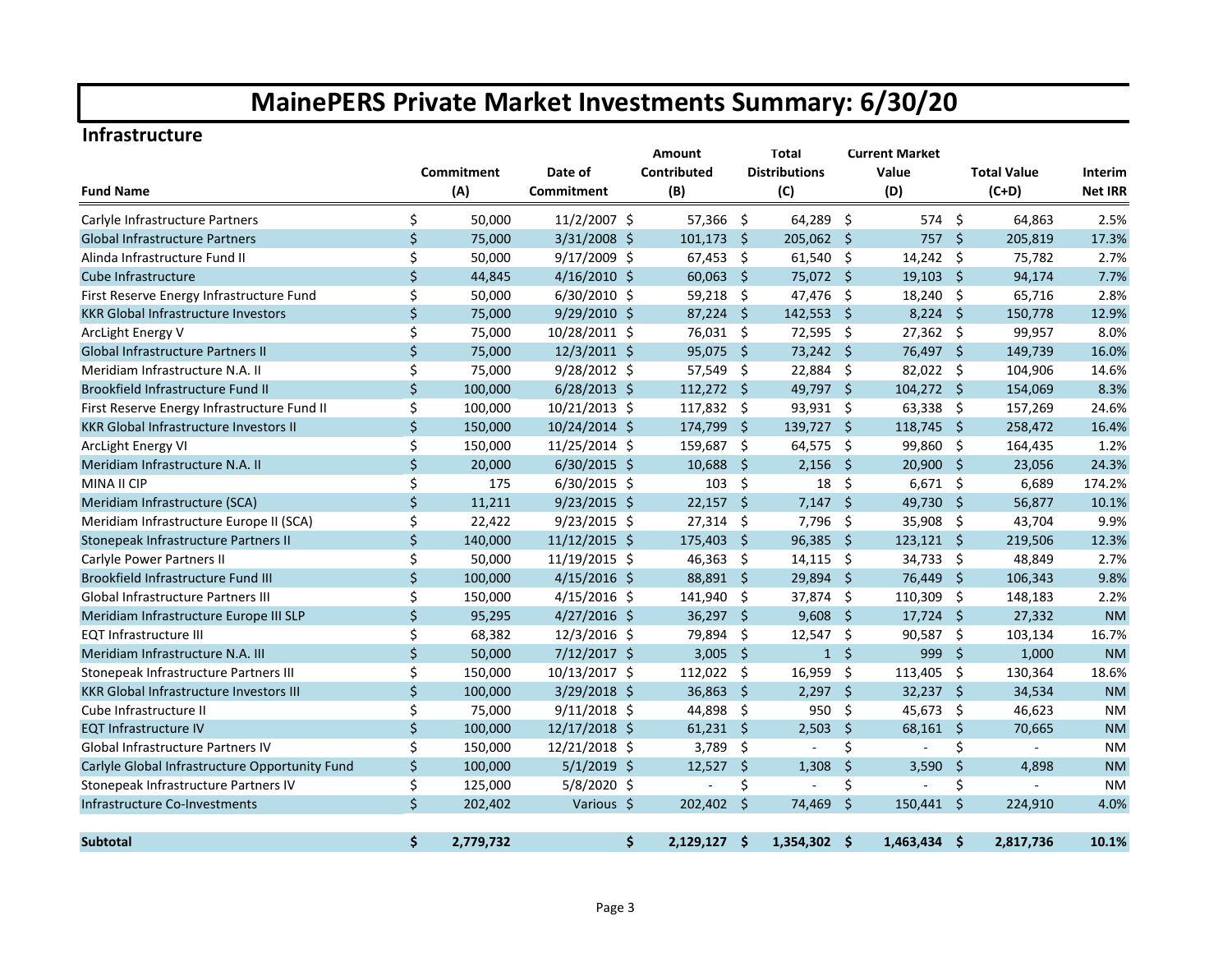#### **Natural Resources**

|                                      |     |            |                | Amount |                    | Total | <b>Current Market</b> |     |              |         |                    |                |
|--------------------------------------|-----|------------|----------------|--------|--------------------|-------|-----------------------|-----|--------------|---------|--------------------|----------------|
|                                      |     | Commitment | Date of        |        | <b>Contributed</b> |       | <b>Distributions</b>  |     | Value        |         | <b>Total Value</b> | Interim        |
| <b>Fund Name</b>                     |     | (A)        | Commitment     |        | (B)                |       | (C)                   |     | (D)          | $(C+D)$ |                    | <b>Net IRR</b> |
| <b>ACM Permanent Crops</b>           |     | 35,000     | 10/24/2014 \$  |        | 38,833             | Ŝ.    | $8,529$ \$            |     | 44,330 \$    |         | 52,859             | 7.9%           |
| <b>Taurus Mining Fund</b>            |     | 50,000     | $3/27/2015$ \$ |        | 41,307             | -Ŝ    | $21,917$ \$           |     | $26,598$ \$  |         | 48,515             | 8.6%           |
| Teays River Integrated Agriculture   |     | 200,000    | $7/1/2015$ \$  |        | 200,000            | -S    | 28,770 \$             |     | 282,002 \$   |         | 310,772            | 9.8%           |
| U.S. Farming Realty Trust III        |     | 100,000    | $7/7/2015$ \$  |        | 103,983            | -S    | $10,371$ \$           |     | 98,096 \$    |         | 108,467            | 1.7%           |
| Twin Creeks Timber                   |     | 150,000    | $1/7/2016$ \$  |        | 162,674            | -S    | $61,185$ \$           |     | $100,148$ \$ |         | 161,333            | $-0.3%$        |
| <b>AMERRA Agri Fund III</b>          |     | 50,000     | $2/11/2016$ \$ |        | $87,272$ \$        |       | $46,544$ \$           |     | $41,543$ \$  |         | 88,087             | 0.6%           |
| <b>ACM Permanent Crops II</b>        |     | 35,000     | $5/12/2016$ \$ |        | 36,446             | -S    | $8,885$ \$            |     | $22,853$ \$  |         | 31,738             | $-8.3%$        |
| Orion Mine Finance Fund II           |     | 50,000     | $5/25/2016$ \$ |        | 84,981 \$          |       | $55,842$ \$           |     | $48,504$ \$  |         | 104,346            | 14.8%          |
| Homestead Capital Farmland II        |     | 50,000     | $8/8/2016$ \$  |        | 42,423             | Ŝ.    | $6,354$ \$            |     | 36,020 \$    |         | 42,374             | $-0.1%$        |
| <b>Taurus Mining Fund Annex</b>      |     | 23,000     | $12/1/2016$ \$ |        | 17,235             | -Ŝ    | $9,286$ \$            |     | 12,766 \$    |         | 22,051             | 21.8%          |
| Denham Mining Fund                   |     | 35,000     | $6/29/2018$ \$ |        | 14,032             | -Ś    |                       |     | $9,988$ \$   |         | 9,988              | <b>NM</b>      |
| Homestead Capital Farmland III       |     | 30,000     | 10/26/2018 \$  |        | 5,070              | -Ś    | $1,062$ \$            |     | $3,446$ \$   |         | 4,508              | <b>NM</b>      |
| Silver Creek Aggregate Reserves Fund |     | 100,000    | $11/6/2018$ \$ |        | 12,607             | -\$   | 367                   | -\$ | 12,464       | -\$     | 12,831             | <b>NM</b>      |
| Taurus Mining Fund No. 2             | \$. | 75,000     | $4/18/2019$ \$ |        | 39,487             | -S    | $15,386$ \$           |     | $29,959$ \$  |         | 45,345             | <b>NM</b>      |
| Natural Resources Co-Investments     | \$  | 25,331     | Various \$     |        | 25,331             | -S    |                       | S   | $41,303$ \$  |         | 41,303             | 40%            |
|                                      |     |            |                |        |                    |       |                       |     |              |         |                    |                |
| Subtotal                             | \$. | 1,008,331  |                | \$     | 911,681            | Ŝ.    | 274,496 \$            |     | $810,021$ \$ |         | 1,084,516          | 6.7%           |
|                                      |     |            |                |        |                    |       |                       |     |              |         |                    |                |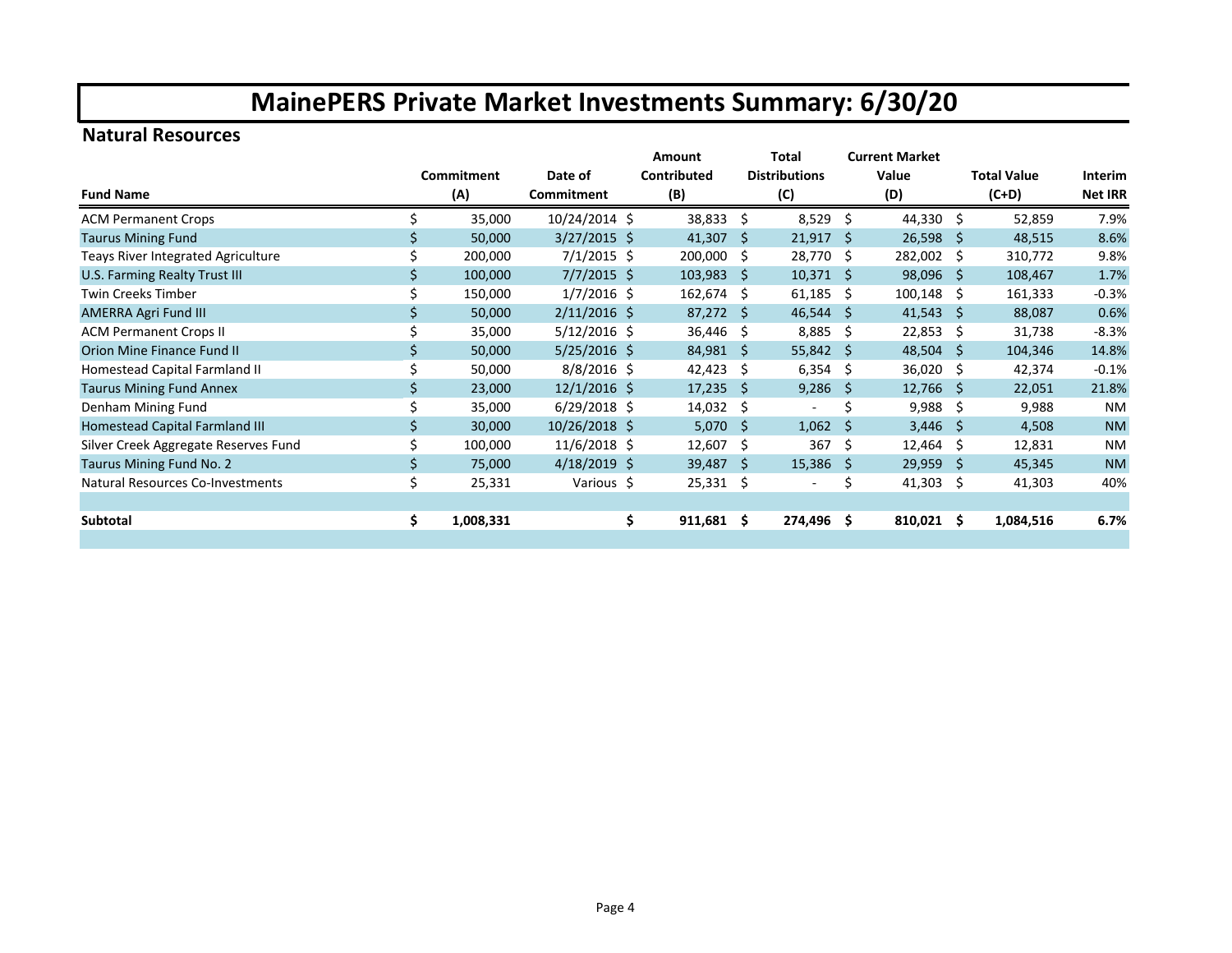#### **Private Equity**

|                                           |            |        |                | Amount      |                     | Total                |                     | <b>Current Market</b> |                     |         |                |
|-------------------------------------------|------------|--------|----------------|-------------|---------------------|----------------------|---------------------|-----------------------|---------------------|---------|----------------|
|                                           | Commitment |        | Date of        | Contributed |                     | <b>Distributions</b> | Value               |                       | <b>Total Value</b>  |         | Interim        |
| <b>Fund Name</b>                          |            | (A)    | Commitment     | (B)         |                     | (C)                  |                     | (D)                   |                     | $(C+D)$ | <b>Net IRR</b> |
| Hellman & Friedman Capital Partners VII   | \$         | 30,000 | $6/19/2009$ \$ | 33,781 \$   |                     | 48,044 \$            |                     | 40,482 \$             |                     | 88,525  | 24.0%          |
| <b>Oaktree Opportunities VIII</b>         | \$         | 30,000 | 12/9/2009 \$   | 30,000      | - Ś                 | 42,747 \$            |                     | 673                   | - \$                | 43,419  | 8.9%           |
| Carlyle Asia Partners III                 | \$         | 15,000 | 12/31/2009 \$  | 19,799      | \$                  | 26,953 \$            |                     | 991                   | -\$                 | 27,943  | 11.4%          |
| H.I.G. Bayside Loan Fund II               | \$         | 25,000 | 5/28/2010 \$   | 24,192      | $\ddot{\mathsf{s}}$ | 28,068               | $\ddot{\mathsf{s}}$ | 2,309                 | $\ddot{\mathsf{s}}$ | 30,378  | 5.9%           |
| <b>Blackstone Capital Partners VI</b>     | \$         | 30,000 | 6/30/2010 \$   | 35,044      | $\zeta$             | 33,285 \$            |                     | 18,134                | -\$                 | 51,419  | 10.7%          |
| <b>Charterhouse Capital Partners IX</b>   | \$         | 4,484  | $1/6/2011$ \$  | $5,137$ \$  |                     | $6,036$ \$           |                     | 646 \$                |                     | 6,682   | 11.3%          |
| Charterhouse Capital Partners VIII        | \$         | 13,453 | $1/6/2011$ \$  | 11,188      | -\$                 | $14,144$ \$          |                     | 5                     | -\$                 | 14,149  | 8%             |
| Kelso Investment Associates VIII          | \$         | 3,000  | $1/6/2011$ \$  | $3,017$ \$  |                     | $3,488$ \$           |                     | $477$ \$              |                     | 3,965   | 6.6%           |
| <b>Onex Partners III</b>                  | \$         | 10,000 | $1/6/2011$ \$  | 11,027      | -\$                 | 14,982 \$            |                     | $2,515$ \$            |                     | 17,497  | 12.8%          |
| <b>GTCR Fund X</b>                        | \$         | 30,000 | $1/28/2011$ \$ | 31,500 \$   |                     | $60,806$ \$          |                     | $1,509$ \$            |                     | 62,315  | 21.1%          |
| <b>EnCap Energy Capital VIII</b>          | \$         | 30,000 | $1/31/2011$ \$ | 33,109      | -\$                 | 19,600 \$            |                     | $4,683$ \$            |                     | 24,283  | $-10.5%$       |
| <b>ABRY Partners VII</b>                  | \$         | 10,000 | 4/29/2011 \$   | $12,781$ \$ |                     | $16,406$ \$          |                     | $2,779$ \$            |                     | 19,185  | 12.9%          |
| <b>ABRY Advanced Securities Fund II</b>   | \$         | 20,000 | 5/4/2011 \$    | 20,437 \$   |                     | 28,452 \$            |                     | $1,357$ \$            |                     | 29,809  | 13.2%          |
| Summit Growth Equity VIII                 | \$         | 25,000 | $5/27/2011$ \$ | $31,257$ \$ |                     | 50,625 \$            |                     | 12,982 \$             |                     | 63,607  | 25.7%          |
| Summit Venture Capital III                | \$         | 13,150 | $5/27/2011$ \$ | 16,405      | - \$                | 17,566 \$            |                     | $15,120$ \$           |                     | 32,685  | 18.1%          |
| H.I.G. Growth Buyouts & Equity Fund II    | $\zeta$    | 17,500 | $6/30/2011$ \$ | 19,466      | -Ś                  | 11,428               | - \$                | $22,515$ \$           |                     | 33,943  | 17.7%          |
| <b>Berkshire Fund VIII</b>                | \$         | 15,000 | $7/20/2011$ \$ | $16,401$ \$ |                     | $15,347$ \$          |                     | $10,220$ \$           |                     | 25,567  | 12.8%          |
| <b>KKR North American Fund XI</b>         | $\zeta$    | 60,000 | $2/7/2012$ \$  | 85,322 \$   |                     | 87,195               | - \$                | 53,039 \$             |                     | 140,234 | 17.5%          |
| <b>Advent International GPE VII</b>       | \$         | 30,000 | $6/29/2012$ \$ | 31,499      | -\$                 | 32,505 \$            |                     | 21,669 \$             |                     | 54,174  | 14.8%          |
| Water Street Healthcare Partners III      | $\zeta$    | 25,000 | 7/25/2012 \$   | 26,630      | -\$                 | $29,019$ \$          |                     | $22,545$ \$           |                     | 51,564  | 28.6%          |
| H.I.G. Bayside Loan Ops Fund III (Europe) | \$         | 30,000 | 7/27/2012 \$   | 25,312      | -\$                 | 25,582 \$            |                     | $7,019$ \$            |                     | 32,601  | 7.6%           |
| Wayzata Opportunities Fund III            | $\zeta$    | 30,000 | $9/11/2012$ \$ | $14,718$ \$ |                     | 8,849 \$             |                     | $5,129$ \$            |                     | 13,978  | $-2%$          |
| <b>ABRY Senior Equity IV</b>              | \$         | 10,000 | 12/7/2012 \$   | 10,762      | - \$                | $14,010$ \$          |                     | $2,817$ \$            |                     | 16,827  | 14.2%          |
| <b>EnCap Energy Capital Fund IX</b>       | \$         | 30,000 | 12/19/2012 \$  | 34,017 \$   |                     | 26,007 \$            |                     | $8,203$ \$            |                     | 34,210  | 0.3%           |
| <b>KKR Special Situations Fund</b>        | \$         | 60,000 | 12/19/2012 \$  | 118,946     | \$                  | 92,985 \$            |                     | 15,381 \$             |                     | 108,366 | $-4.0%$        |
| Affinity Asia Pacific Fund IV             | \$         | 60,000 | 2/28/2013 \$   | $63,117$ \$ |                     | 55,485 \$            |                     | 30,096 \$             |                     | 85,581  | 13.3%          |
| H.I.G. Capital Partners V                 | \$         | 15,000 | 2/28/2013 \$   | 14,556      | -\$                 | $6,549$ \$           |                     | 15,043 \$             |                     | 21,592  | 18.6%          |
| Technology Crossover Ventures VIII        | \$         | 60,000 | $5/8/2013$ \$  | 52,305      | $\ddot{\mathsf{s}}$ | 7,849 \$             |                     | 102,322 \$            |                     | 110,172 | 17.9%          |
| H.I.G. Europe Capital Partners II         | \$         | 22,422 | $7/1/2013$ \$  | 17,935      | -\$                 | $4,164$ \$           |                     | 15,093 \$             |                     | 19,257  | 3.4%           |
| Riverside Capital Appreciation Fund VI    | \$         | 60,000 | $7/3/2013$ \$  | 58,549      | - \$                | $47,105$ \$          |                     | 32,202 \$             |                     | 79,306  | 9.8%           |
| <b>CVC Capital Partners VI</b>            | \$         | 67,267 | $7/12/2013$ \$ | 79,832 \$   |                     | 44,093 \$            |                     | 67,592 \$             |                     | 111,685 | 13.5%          |
| <b>Shoreview Capital Partners III</b>     | $\zeta$    | 24,000 | 7/24/2013 \$   | 24,783      | $\ddot{\mathsf{s}}$ | 13,020               | $\ddot{\mathsf{s}}$ | 18,219                | $\ddot{\mathsf{s}}$ | 31,239  | 9.5%           |
| Summit Partners Credit II                 | \$         | 60,000 | 10/25/2013 \$  | 87,679      | -\$                 | 58,158               | - \$                | 41,057 \$             |                     | 99,215  | 6.5%           |
| <b>GTCR Fund XI</b>                       | \$         | 35,000 | 11/15/2013 \$  | 32,045      | -Ś                  | 30,117               | - \$                | 34,118                | - \$                | 64,235  | 26.3%          |
| <b>Onex Partners IV</b>                   | \$         | 60,000 | 11/22/2013 \$  | 60,787 \$   |                     | 32,387               | - \$                | 36,724 \$             |                     | 69,111  | 4.2%           |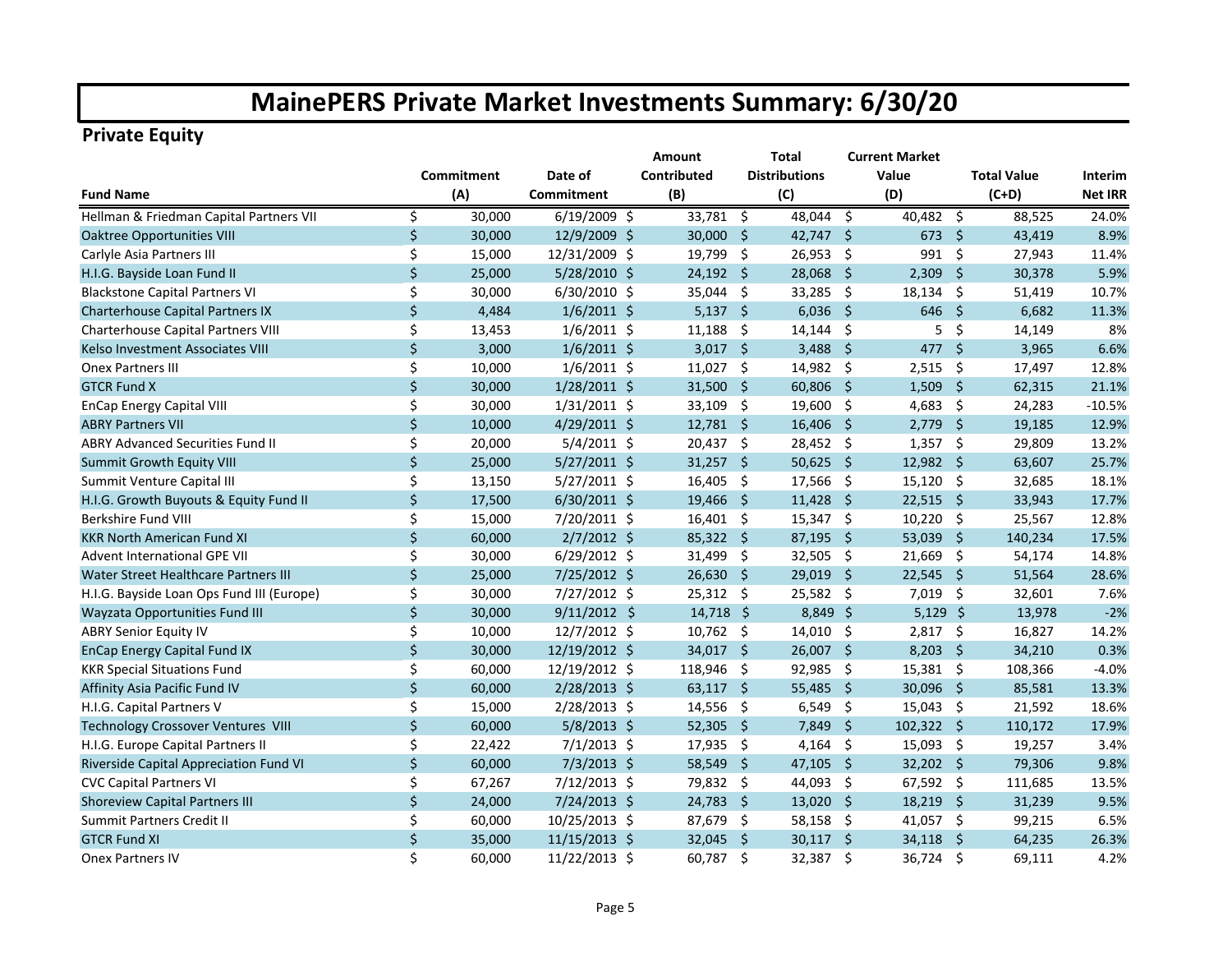| <b>MainePERS Private Market Investments Summary: 6/30/20</b> |    |        |                |                        |                               |                |         |           |  |  |
|--------------------------------------------------------------|----|--------|----------------|------------------------|-------------------------------|----------------|---------|-----------|--|--|
| H.I.G Middle Market LBO Fund II                              | \$ | 40,000 | $2/7/2014$ \$  | 37,032 \$              | 16,887 \$                     | 31,824 \$      | 48,711  | 17.7%     |  |  |
| EnCap Flatrock Midstream Fund III                            | \$ | 20,000 | 4/9/2014 \$    | $24,562$ \$            | $11,233$ \$                   | $16,053$ \$    | 27,286  | 7.0%      |  |  |
| <b>ABRY Advanced Securities Fund III</b>                     | \$ | 30,000 | 4/30/2014 \$   | 42,955 \$              | 12,955 \$                     | 23,639 \$      | 36,593  | $-10.8%$  |  |  |
| Thoma Bravo Fund XI                                          | \$ | 50,000 | $5/1/2014$ \$  | $65,133$ \$            | 93,247 \$                     | 89,678 \$      | 182,925 | 32.0%     |  |  |
| Carlyle Asia Partners IV                                     | \$ | 60,000 | $6/3/2014$ \$  | 71,708<br>- \$         | $\ddot{\mathsf{s}}$<br>49,035 | 42,886<br>- \$ | 91,921  | 8.8%      |  |  |
| Riverside Micro-Cap Fund III                                 | \$ | 35,000 | 6/30/2014 \$   | 48,651<br>- \$         | 59,754 \$                     | 81,092 \$      | 140,846 | 32.1%     |  |  |
| Sovereign Capital IV                                         | \$ | 46,693 | $7/7/2014$ \$  | 29,869<br>- \$         | $8,542$ \$                    | 31,656 \$      | 40,198  | 11.1%     |  |  |
| <b>ABRY Partners VIII</b>                                    | \$ | 20,000 | $8/8/2014$ \$  | $23,353$ \$            | 15,995 \$                     | 12,845 \$      | 28,841  | 7.6%      |  |  |
| Hellman & Friedman Capital Partners VIII                     | \$ | 45,000 | 9/24/2014 \$   | 45,791 \$              | $4,751$ \$                    | 54,286 \$      | 59,037  | 13.3%     |  |  |
| Inflexion Buyout Fund IV                                     | \$ | 27,237 | 9/30/2014 \$   | 31,840<br>- \$         | 8,279<br>$\ddot{\mathsf{s}}$  | 26,327 \$      | 34,606  | 3.7%      |  |  |
| Inflexion Partnership Capital Fund I                         | \$ | 16,861 | 9/30/2014 \$   | 20.248<br>- Ś          | - \$<br>9,820                 | $14,432$ \$    | 24,252  | 9.4%      |  |  |
| Advent Latin America PE Fund VI                              | \$ | 20,000 | 10/17/2014 \$  | 15,890<br>-\$          | 4,450 \$                      | $14,167$ \$    | 18,617  | 8.1%      |  |  |
| Wynnchurch Capital Partners IV                               | \$ | 40,000 | 10/23/2014 \$  | 34,868<br>- \$         | $6,872$ \$                    | 33,790 \$      | 40,662  | 8.6%      |  |  |
| Centerbridge Capital Partners III                            | \$ | 30,000 | 10/24/2014 \$  | 27,640<br>-\$          | $11,969$ \$                   | $28,631$ \$    | 40,601  | 18.7%     |  |  |
| Kelso Investment Associates IX                               | \$ | 60,000 | 11/5/2014 \$   | 67,680<br>- \$         | $50,961$ \$                   | 43,652 \$      | 94,612  | 18.0%     |  |  |
| Paine & Partners Capital Fund IV                             | \$ | 60,000 | 12/18/2014 \$  | 51,033<br>-\$          | $12,611$ \$                   | 53,206<br>- \$ | 65,817  | 9.4%      |  |  |
| <b>KKR Special Situations Fund II</b>                        | \$ | 60,000 | 12/19/2014 \$  | $\mathsf{S}$<br>92,228 | $\ddot{\mathsf{s}}$<br>48,516 | 37,322 \$      | 85,838  | $-4.9%$   |  |  |
| <b>EnCap Energy Capital Fund X</b>                           | \$ | 40,000 | $3/5/2015$ \$  | $37,322$ \$            | $8,511$ \$                    | 25,299 \$      | 33,810  | $-4.1%$   |  |  |
| <b>Rhone Partners V</b>                                      | \$ | 56,056 | $3/12/2015$ \$ | 49,256<br>- \$         | $12,428$ \$                   | 44,229<br>- \$ | 56,657  | 7.5%      |  |  |
| <b>Blackstone Capital Partners VII</b>                       | \$ | 54,000 | 3/27/2015 \$   | 50,508<br>-\$          | $5,338$ \$                    | 52,681 \$      | 58,018  | 9.8%      |  |  |
| Thoma Bravo Special Opportunities Fund II                    | \$ | 15,000 | $3/27/2015$ \$ | $17,282$ \$            | $15,197$ \$                   | 20,173 \$      | 35,369  | 21.5%     |  |  |
| <b>Charterhouse Capital Partners X</b>                       | \$ | 67,267 | $5/13/2015$ \$ | - \$<br>35,550         | 10,509<br>- \$                | 39,492 \$      | 50,000  | 17.3%     |  |  |
| H.I.G. Brazil & Latin America Partners                       | \$ | 60,000 | $7/1/2015$ \$  | 35,931 \$              | $11 \quad$                    | 31,084 \$      | 31,095  | $-8.1%$   |  |  |
| Summit Growth Equity IX                                      | \$ | 60,000 | 8/26/2015 \$   | 72,893 \$              | 26,349 \$                     | 72,903 \$      | 99,252  | 27.7%     |  |  |
| Summit Venture Capital IV                                    | \$ | 40,000 | 8/26/2015 \$   | 32,677<br>- \$         | $23,162$ \$                   | $30,180$ \$    | 53,342  | 39.3%     |  |  |
| Riverside Micro-Cap Fund IV                                  | \$ | 60,000 | 10/23/2015 \$  | 55,331 \$              | \$                            | 69,028 \$      | 69,028  | 9.0%      |  |  |
| <b>Advent International GPE VIII</b>                         | \$ | 50,000 | $2/5/2016$ \$  | 46,850 \$              | $\zeta$                       | 62,964 \$      | 62,964  | 14.1%     |  |  |
| Technology Crossover Ventures IX                             | \$ | 60,000 | $2/19/2016$ \$ | 47,628<br>-\$          | \$<br>3,297                   | 69,100<br>- \$ | 72,397  | 23.7%     |  |  |
| <b>KKR Americas XII</b>                                      | \$ | 60,000 | $3/3/2016$ \$  | 32,010<br>-\$          | $\zeta$<br>960                | 36,390 \$      | 37,350  | 10.3%     |  |  |
| Berkshire Fund IX                                            | \$ | 50,000 | 3/18/2016 \$   | $30,464$ \$            | 4,802 \$                      | $29,838$ \$    | 34,640  | 6.8%      |  |  |
| Thoma Bravo Fund XII                                         | \$ | 60,000 | $4/27/2016$ \$ | $62,502$ \$            | Ŝ.<br>5,888                   | 84,224 \$      | 90,113  | 15.3%     |  |  |
| <b>ABRY Heritage Partners</b>                                | \$ | 10,000 | $5/31/2016$ \$ | 5,873<br>-\$           | $3,239$ \$                    | $3,757$ \$     | 6,997   | 11.3%     |  |  |
| Inflexion Supplemental Fund IV                               | \$ | 9,728  | $5/31/2016$ \$ | 12,406<br>-\$          | $\ddot{\mathsf{s}}$<br>3,395  | $11,779$ \$    | 15,174  | 11.5%     |  |  |
| Tillridge Global Agribusiness Partners II                    | \$ | 50,000 | 10/21/2016 \$  | 13,684<br>-\$          | $\ddot{\varsigma}$<br>125     | 8,940<br>- \$  | 9,065   | <b>NM</b> |  |  |
| <b>ONCAP IV</b>                                              | \$ | 15,000 | 11/8/2016 \$   | $10,493$ \$            | $2,725$ \$                    | $7,975$ \$     | 10,700  | 1.3%      |  |  |
| <b>ABRY Senior Equity V</b>                                  | \$ | 12,050 | 1/19/2017 \$   | $7,261$ \$             | $1,505$ \$                    | $6,443$ \$     | 7,949   | 8.6%      |  |  |
| <b>CVC Capital Partners VII</b>                              | \$ | 47,903 | $5/9/2017$ \$  | -\$<br>32,585          | \$<br>9,495                   | $25,163$ \$    | 34,658  | 9.7%      |  |  |
| EnCap Energy Capital Fund XI                                 | \$ | 40,000 | $5/31/2017$ \$ | \$<br>12,060           | \$<br>$\sim$                  | $7,170$ \$     | 7,170   | <b>NM</b> |  |  |
| <b>Onex Partners V</b>                                       | \$ | 45,000 | 7/11/2017 \$   | $5,021$ \$             | \$<br>$\omega$                | 2,949<br>- \$  | 2,949   | <b>NM</b> |  |  |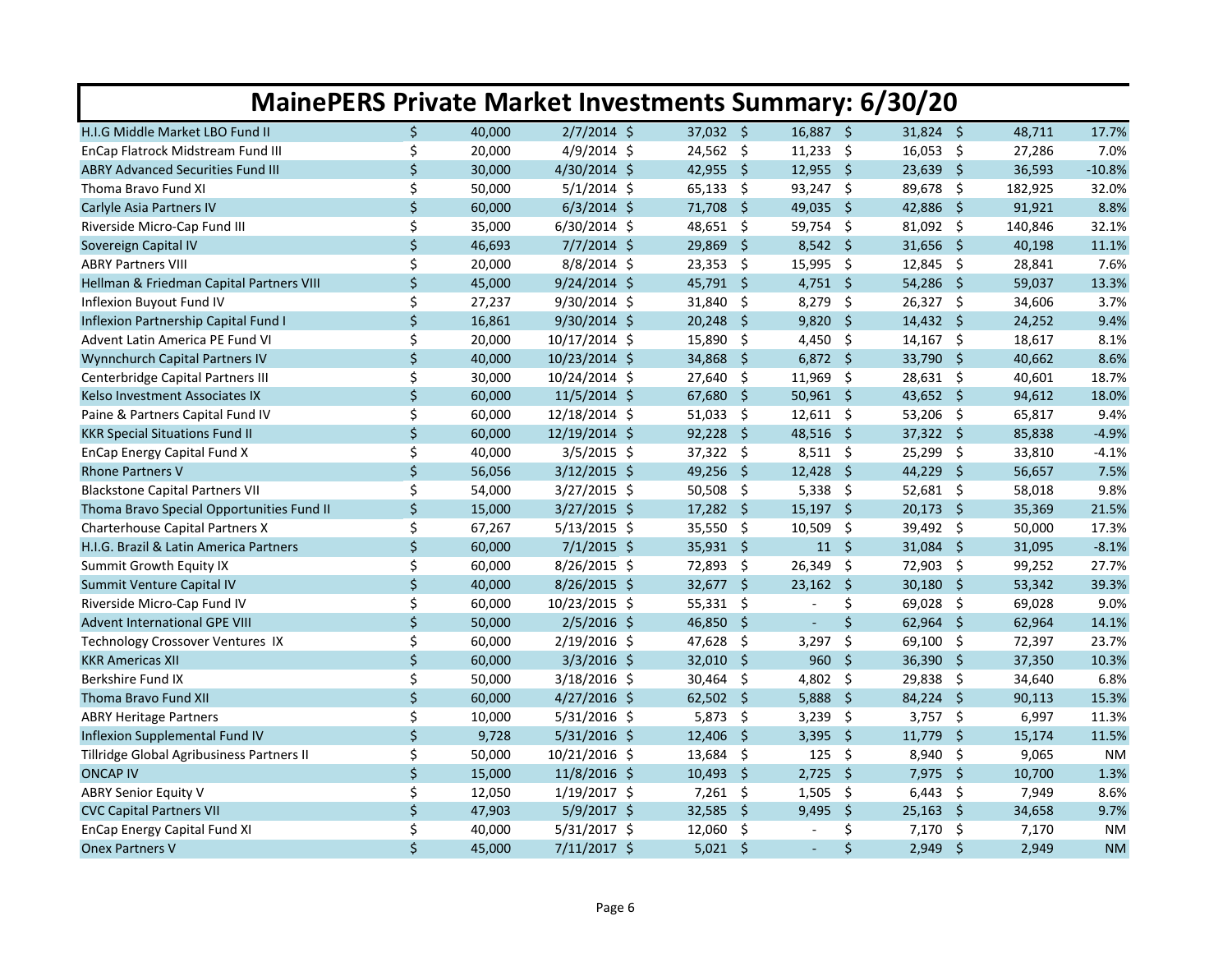| <b>MainePERS Private Market Investments Summary: 6/30/20</b> |                    |           |                |           |              |                          |                    |                |      |           |           |
|--------------------------------------------------------------|--------------------|-----------|----------------|-----------|--------------|--------------------------|--------------------|----------------|------|-----------|-----------|
| Water Street Healthcare Partners IV                          | Ś.                 | 33,000    | $9/15/2017$ \$ | 12.419    | -Ś           |                          | Ś.                 | 10,870 \$      |      | 10.870    | <b>NM</b> |
| <b>GTCR Fund XII</b>                                         | Ś                  | 50,000    | $9/29/2017$ \$ | 23,025    | Ŝ.           | 977                      | $\mathsf{\hat{S}}$ | $26,275$ \$    |      | 27,252    | <b>NM</b> |
| Carlyle Asia Partners V                                      | Ś.                 | 45,000    | 10/30/2017 \$  | 9,346     | -\$          | 1,893                    | -\$                | 7,837 \$       |      | 9,730     | <b>NM</b> |
| EnCap Flatrock Midstream Fund IV                             | Ś.                 | 22,000    | 11/17/2017 \$  | 9,760     | -Ŝ           | 2,299                    | S.                 | $8,251$ \$     |      | 10,550    | <b>NM</b> |
| Affinity Asia Pacific Fund V                                 | Ś.                 | 40.000    | 12/11/2017 \$  | 8,043     | S,           | 135                      | Ŝ.                 | 7,411 \$       |      | 7,546     | <b>NM</b> |
| <b>Technology Impact Fund</b>                                | \$                 | 40,000    | 12/18/2017 \$  | 15,572    | - \$         | 1,132                    | Ŝ.                 | 32,516         | - \$ | 33,648    | <b>NM</b> |
| Kelso Investment Associates X                                | Ś                  | 45,000    | $3/16/2018$ \$ | 9,144     | -\$          | 808                      | Ŝ.                 | 8,316          | - \$ | 9,124     | <b>NM</b> |
| Paine Schwartz Food Chain Fund V                             | $\mathsf{\dot{S}}$ | 45,000    | $8/3/2018$ \$  | 5,028     | <sub>S</sub> | $\sim$                   | Ŝ.                 | 3,679          | - \$ | 3,679     | <b>NM</b> |
| Riverside Micro-Cap Fund V                                   | \$                 | 40,000    | $8/21/2018$ \$ | 9,991     | S,           |                          | \$                 | 8,536          | -\$  | 8,536     | <b>NM</b> |
| <b>Technology Crossover Ventures X</b>                       | \$                 | 45,000    | $8/31/2018$ \$ | 17,073    | Ŝ            | $\sim$                   | Ŝ.                 | 21,286         | -S   | 21,286    | <b>NM</b> |
| H.I.G. Growth Buyouts & Equity Fund III                      | Ś                  | 35,000    | $9/13/2018$ \$ | 1,767     | S,           | $\overline{\phantom{a}}$ | Ś                  | 957            | -\$  | 957       | <b>NM</b> |
| Hellman & Friedman Capital Partners IX                       | \$                 | 45,000    | $9/28/2018$ \$ | 10,003    | \$           |                          | Ś.                 | 9,496          | - \$ | 9,496     | <b>NM</b> |
| <b>Technology Impact Growth Fund</b>                         | \$                 | 40,000    | 11/26/2018 \$  | 30,784    | \$           | 13,580                   | \$                 | 20,215         | \$.  | 33,795    | <b>NM</b> |
| <b>Thoma Bravo Fund XIII</b>                                 | Ś.                 | 45,000    | 12/7/2018 \$   | 32,568    | Ŝ            | 15                       | Ŝ.                 | 49,103         | -S   | 49,118    | <b>NM</b> |
| Summit Growth Equity X                                       | \$                 | 60,000    | $2/26/2019$ \$ | 4,668     | Ŝ.           |                          | \$                 | $5,492$ \$     |      | 5,492     | <b>NM</b> |
| <b>Advent International GPE IX</b>                           | \$                 | 50,000    | 5/9/2019 \$    | 12,250    | Š.           | $\sim$                   | Ś.                 | 14,258         | - \$ | 14,258    | <b>NM</b> |
| <b>Shoreview Capital Partners IV</b>                         | \$                 | 30,000    | $6/3/2019$ \$  | 2,183     | \$           |                          | Ś                  | 1,967          | -\$  | 1,967     | <b>NM</b> |
| H.I.G. Middle Market LBO Fund III                            | \$                 | 40,000    | 7/23/2019 \$   | 2,001     | \$           |                          | Ś.                 | 1,044          | \$   | 1,044     | <b>NM</b> |
| Riverside Micro-Cap Fund IV-B                                | \$                 | 20,000    | $8/9/2019$ \$  | 12,820    | \$           | 5,583                    | \$                 | 8,193          | -\$  | 13,776    | <b>NM</b> |
| Wynnchurch Capital Partners V                                | \$                 | 40,000    | $1/15/2020$ \$ | 1,045     | \$           | $\sim$                   | \$                 | 868            | Ŝ.   | 868       | <b>NM</b> |
| Summit Europe Growth Equity III                              | \$                 | 20,000    | 3/18/2020 \$   |           | \$           |                          | Ś.                 |                | Ś    |           | <b>NM</b> |
| General Catalyst - Early Venture                             | \$                 | 19,600    | 3/26/2020 \$   | 1,663     | \$           | $\sim$                   | \$                 | 1,483          | Ŝ.   | 1,483     | <b>NM</b> |
| <b>General Catalyst Group - Growth Venture</b>               | \$                 | 55,400    | 3/26/2020 \$   | 3,424     | \$           |                          | Ś.                 | 3,127          | Ŝ.   | 3,127     | <b>NM</b> |
| <b>CVC Capital Partners VIII</b>                             | \$                 | 45,200    | $6/11/2020$ \$ | $\sim$    | \$           | $\sim$                   | \$                 | $\blacksquare$ | \$   | $\sim$    | <b>NM</b> |
| Summit Venture Capital V                                     | \$                 | 45,000    | $6/16/2020$ \$ |           | \$           |                          | Ś                  |                | \$   |           | <b>NM</b> |
| <b>Private Equity Co-Investments</b>                         | $\mathsf{\dot{S}}$ | 282,169   | Various \$     | 282,169   | Ś.           | 95,095                   | Ŝ.                 | 305,895        | Ŝ.   | 400.990   | 15.0%     |
| <b>Subtotal</b>                                              | \$                 | 3,960,440 | \$             | 3,146,148 | .s           | $1,737,381$ \$           |                    | 2,599,987 \$   |      | 4,337,368 | 13.6%     |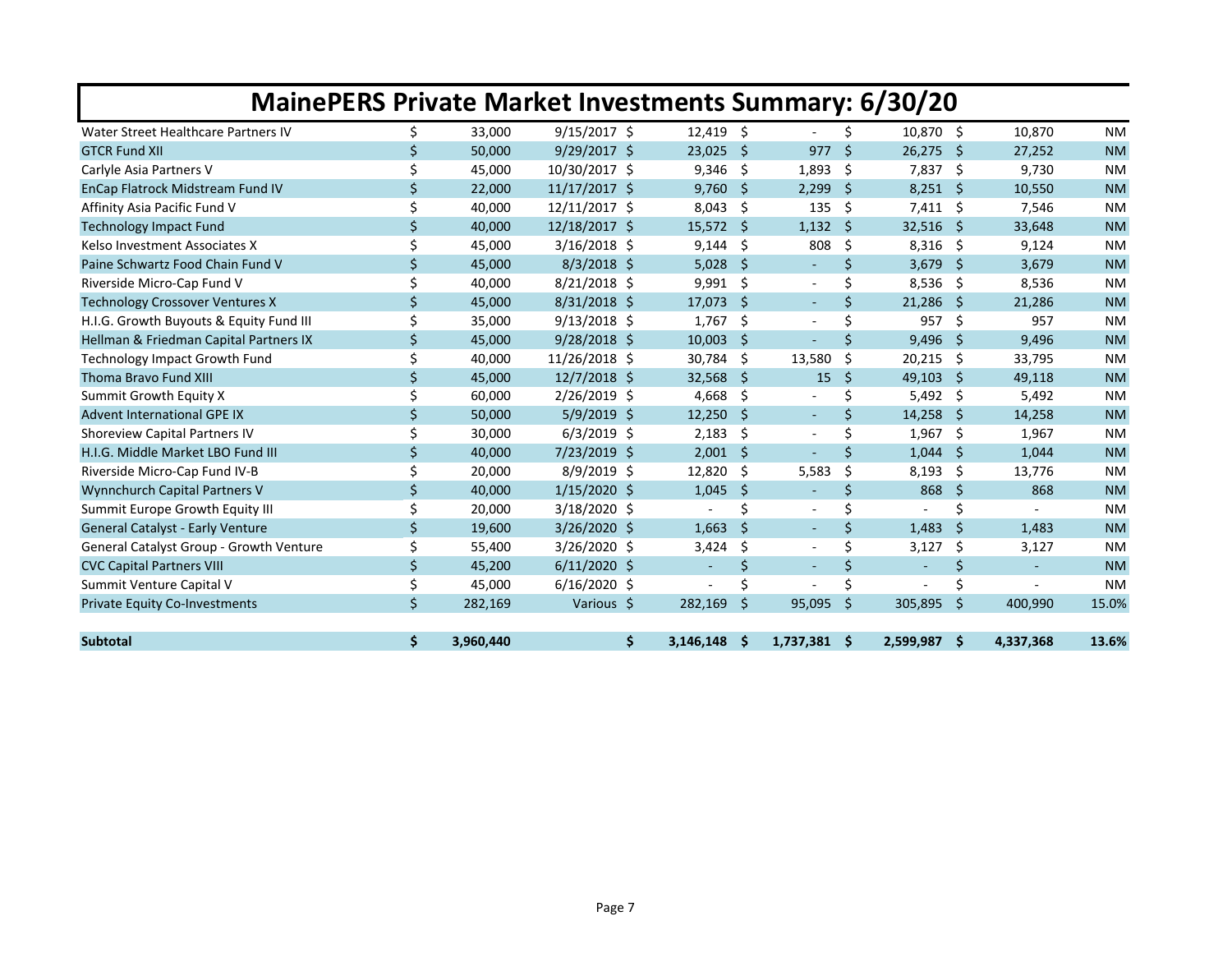#### **Real Estate**

|                                             |                    |            |                |    | <b>Amount</b>            |                     | <b>Total</b>             | <b>Current Market</b> |                |      |                    |                |
|---------------------------------------------|--------------------|------------|----------------|----|--------------------------|---------------------|--------------------------|-----------------------|----------------|------|--------------------|----------------|
|                                             |                    | Commitment | Date of        |    | Contributed              |                     | <b>Distributions</b>     |                       | Value          |      | <b>Total Value</b> | Interim        |
| <b>Fund Name</b>                            |                    | (A)        | Commitment     |    | (B)                      |                     | (C)                      |                       | (D)            |      | $(C+D)$            | <b>Net IRR</b> |
| H/2 Credit Investors                        | \$                 | 75,000     | $6/21/2011$ \$ |    | 75,000                   | \$                  | $112,177$ \$             |                       | $\blacksquare$ | \$   | 112,177            | 5.9%           |
| Prima Mortgage Investment Trust, LLC        | \$                 | 75,000     | 7/29/2011 \$   |    | 75,000                   | -\$                 | 28,002 \$                |                       | 84,040         | -\$  | 112,042            | 3.8%           |
| <b>Blackstone Real Estate Partners VII</b>  | \$                 | 75,000     | 2/26/2012 \$   |    | 98,068                   | - \$                | 123,049 \$               |                       | 29,645 \$      |      | 152,693            | 15.0%          |
| Harrison Street Core Property Fund, L.P.    | \$                 | 75,000     | 4/30/2012 \$   |    | $92,924$ \$              |                     | $38,412$ \$              |                       | 116,640 \$     |      | 155,052            | 8.7%           |
| Walton Street Real Estate Fund VII          | \$                 | 50,000     | $5/9/2012$ \$  |    | 43,991 \$                |                     | 49,099 \$                |                       | $11,164$ \$    |      | 60,263             | 10.2%          |
| Smart Markets Fund, L.P.                    | \$                 | 150,000    | $6/17/2013$ \$ |    | $152,115$ \$             |                     | 44,256 \$                |                       | 196,141 \$     |      | 240,397            | 8.8%           |
| High Street Real Estate Fund IV             | \$                 | 25,000     | 8/23/2013 \$   |    | 24,717                   | Ŝ.                  | $34,139$ \$              |                       | 25             | \$   | 34,164             | 14.7%          |
| <b>KKR Real Estate Partners Americas I</b>  | \$                 | 50,000     | 12/20/2013 \$  |    | 49,105                   | $\ddot{\mathsf{S}}$ | 57,069 \$                |                       | 4,348 \$       |      | 61,417             | 11.9%          |
| Westbrook Real Estate Fund IX               | \$                 | 15,000     | $6/30/2014$ \$ |    | 17,295                   | \$                  | $16,613$ \$              |                       | $4,121$ \$     |      | 20,734             | 7.5%           |
| <b>Invesco US Income Fund</b>               | \$                 | 150,000    | $7/17/2014$ \$ |    | 161,086                  | $\ddot{\mathsf{S}}$ | $47,363$ \$              |                       | 192,576 \$     |      | 239,939            | 9.9%           |
| Westbrook Real Estate Fund X                | \$                 | 50,000     | $1/15/2015$ \$ |    | 44,970                   | -\$                 | 23,596 \$                |                       | 28,125         | -\$  | 51,721             | 10.4%          |
| Prudential Senior Housing Fund V            | \$                 | 50,000     | $3/17/2015$ \$ |    | $41,333$ \$              |                     | $3,783$ \$               |                       | 50,030 \$      |      | 53,813             | 9.8%           |
| <b>Blackstone Real Estate Partners VIII</b> | \$                 | 50,000     | $3/27/2015$ \$ |    | 55,268                   | \$                  | $21,314$ \$              |                       | 49,738 \$      |      | 71,051             | 12.3%          |
| High Street Real Estate Fund V              | \$                 | 25,000     | 7/24/2015 \$   |    | $24,861$ \$              |                     | 5,248                    | $\ddot{\mathsf{s}}$   | $27,259$ \$    |      | 32,507             | 11.1%          |
| Rubenstein Properties Fund III              | \$                 | 30,000     | 10/23/2015 \$  |    | 26,783                   | -\$                 | $627$ \$                 |                       | 24,067 \$      |      | 24,695             | $-4.1%$        |
| Walton Street Real Estate Fund VIII         | $\zeta$            | 50,000     | 10/23/2015 \$  |    | 42,550                   | -\$                 | $16,051$ \$              |                       | 31,806 \$      |      | 47,857             | 7.2%           |
| KKR Real Estate Partners Europe I           | \$                 | 50,000     | 12/2/2015 \$   |    | 42,838                   | -\$                 | $12,533$ \$              |                       | 38,807 \$      |      | 51,340             | 9.9%           |
| <b>KKR Real Estate Partners Americas II</b> | $\zeta$            | 50,000     | $6/2/2016$ \$  |    | 35,270                   | - Ś                 | 12,613                   | - \$                  | 28,004 \$      |      | 40,617             | 14.5%          |
| <b>Blackstone Property Partners</b>         | \$                 | 350,000    | $6/29/2017$ \$ |    | 350,000                  | \$                  | $14,242$ \$              |                       | 357,937 \$     |      | 372,179            | 3.6%           |
| <b>IPI Data Center Partners I</b>           | $\zeta$            | 30,000     | 12/15/2017 \$  |    | 24,122                   | -Ś                  | 8,530                    | Ŝ.                    | $20,641$ \$    |      | 29,170             | 13.2%          |
| Barings Asia Real Estate II                 | \$                 | 50,000     | 7/31/2018 \$   |    | 9,116                    | -\$                 |                          | \$                    | $6,800$ \$     |      | 6,800              | <b>NM</b>      |
| <b>Blackstone Real Estate Partners IX</b>   | $\mathsf{\dot{S}}$ | 40,000     | 12/21/2018 \$  |    | 12,704                   | -Ś                  | 1.839                    | $\mathsf{\dot{S}}$    | 11,252         | - \$ | 13,091             | <b>NM</b>      |
| Westbrook Real Estate Fund XI               | \$                 | 40,000     | $1/31/2019$ \$ |    |                          | \$                  |                          | \$                    |                | \$   |                    | <b>NM</b>      |
| Northbridge-Strategic Fund II               | \$                 | 30,000     | 2/8/2019 \$    |    | 30,000                   | Ś.                  | 506                      | $\mathsf{\dot{S}}$    | 32,537         | -Ś   | 33,042             | <b>NM</b>      |
| High Street Real Estate Fund VI             | \$                 | 25,000     | $3/22/2019$ \$ |    | 7,500                    | \$                  | $\blacksquare$           | \$                    | 7,705          | -\$  | 7,705              | <b>NM</b>      |
| Rubenstein Properties Fund IV               | \$                 | 30,000     | 4/16/2019 \$   |    | $\overline{\phantom{0}}$ | Ś                   |                          | \$                    |                | \$   | ÷                  | <b>NM</b>      |
| <b>EQT Real Estate II</b>                   | \$                 | 110,000    | $4/26/2019$ \$ |    | 11,911                   | \$.                 | 1,436                    | \$                    | 10,574         | \$   | 12,010             | <b>NM</b>      |
| <b>IPI Data Center Partners II</b>          | $\zeta$            | 25,000     | 12/20/2019 \$  |    | $\blacksquare$           | Ś.                  | $\overline{\phantom{a}}$ | $\zeta$               | ÷              | \$   | $\blacksquare$     | <b>NM</b>      |
| KKR Real Estate Partners Europe II          | \$                 | 25,000     | 12/23/2019 \$  |    | $\overline{a}$           | \$                  | $\blacksquare$           | \$                    | $\overline{a}$ | Ś    | $\blacksquare$     | <b>NM</b>      |
| Angelo Gordon Net Lease IV                  | \$                 | 50,000     | 2/17/2020 \$   |    | 10,000                   | Ś.                  | $\blacksquare$           | $\mathsf{S}$          | 11,090         | -Ś   | 11,090             | <b>NM</b>      |
| Invesco Real Estate Asia IV                 | \$                 | 30,000     | 3/25/2020 \$   |    | 3,289                    | -\$                 | $\blacksquare$           | Ś.                    | $3,098$ \$     |      | 3,098              | <b>NM</b>      |
| <b>Real Estate Co-Investments</b>           | \$                 | 21,754     | Various \$     |    | $21,754$ \$              |                     | 4,159                    | $\zeta$               | $17,258$ \$    |      | 21,417             | $-1.0%$        |
| <b>Subtotal</b>                             | Ś.                 | 1,951,754  |                | Ś. | 1,583,570 \$             |                     | 676,656 \$               |                       | $1,395,427$ \$ |      | 2,072,083          | 7.9%           |
|                                             |                    |            |                |    |                          |                     |                          |                       |                |      |                    |                |